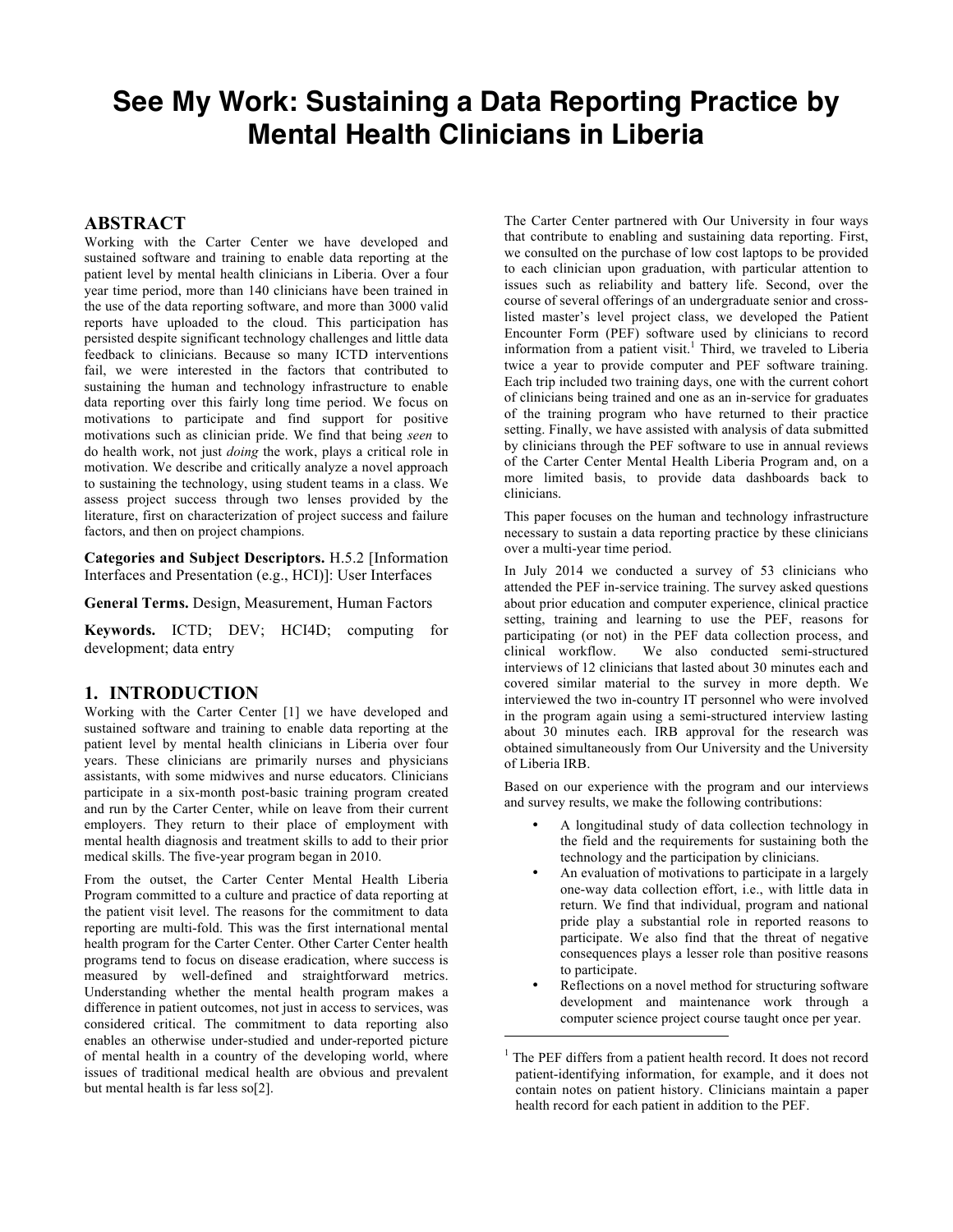Lessons learned in the design of data collection software that may be useful for future systems, including those standardizing mental health data collection within Ministries of Health.

In the next section, we provide background on the Carter Center program that served as the context for our work. Section 3 describes work most closely related to our research. Section 4 discusses the design and implementation of the PEF data collection technology, starting with requirements and ending with the training approach. Section 5 contains the results of qualitative and quantitative evaluation based on interviews and surveys of clinicians. We discuss our work in larger context in Section 6 and conclude with future work in Section 7.

# **2. BACKGROUND**

The Carter Center's Mental Health Liberia program was an early effort in the developing world [3], with an ambitious agenda comprising three pillars: mental health policy at the national level, capacity building through clinician training, and community-based education and stigma reduction. The Carter Center has worked in Liberia over many years on programs in peace and democracy. During that experience, they encountered high levels of suspected mental illness connected in part to the military overthrow of the government in 1980 and the subsequent, protracted civil war that engulfed the country for most of the time period from 1989 to the early 2000s. The Ministry of Health and Social Welfare was interested in partnering to address mental health, and the program launched in 2010.

Over a period of four years, the Carter Center Mental Health Liberia program has trained seven cohorts, each with 16-24 health clinicians and educators, resulting in a mental health workforce today that exceeds 140. By comparison, pre-program levels numbered in the single digits.

An in-country project lead works closely with a US-based assistant director. In Liberia, the program staff consists of a training officer who oversees the details of the cohort training and in-service sessions, a project coordinator, a logistics officer, an administrative assistant, a pool of drivers, and an IT person. For the first several years of the program, two Carter Center Liberia programs shared the same IT person; in early 2014 the Mental Health program hired its own full-time IT person. Student interns joined the in-country staff each summer and also worked in the Atlanta office supporting the program.

The mental health clinicians face many of the same challenges that any health care worker faces in Liberia or similar underresourced setting. Clinic facilities are relatively primitive by Western standards; doctors are few; medications are not always available; power and Internet access cannot be consistently relied upon; medical records are largely paper-based; national ID and birth registrations are just beginning return the use since the war.

Mental health clinicians face some additional challenges because of their practice type. Mental health is stigmatized in Liberia [4] and the region [5] and that extends in part to clinicians. Mental health practitioners compete with traditional healers who may operate in churches or in the bush. Though the clinicians receive permission from their employer to take part in the six-month training, not all find that they are well supported when they return to their clinic. In the survey, about half of respondents reported that their supervisor was somewhat

supportive of their mental health practice while about one-fourth reported that their supervisor was not supportive.

Clinicians report that lack of supervisor support manifests in ways such as no private space to see patients or limited referrals of mental health cases from other parts of the clinic. Many clinicians are relatively isolated with respect to their mental health practice, with about half in the survey working alone in their clinical setting or with just one other mental health clinician.

Thus the context for our work on data reporting is a comprehensive program to address mental health in a developing world country that suffered from -- and is perhaps best known for -- a recent, devastating civil war. The clinicians trained in the program already have a health practice and a place of practice employment. They are aware that their work is new to the country and indeed in the developing world. They are supported by the program staff and by the community formed by identify as Carter Center trained mental health clinicians, even if their supervisor support is somewhat marginal.

# **3. RELATED WORK**

**Technology and health.** The potential for technology, and especially mobile technology, to play a role in health care in the developing world is well recognized [6], [7] and a wide array of projects have used mobile technology for uses ranging from community health worker support to providing decision support at point of care. DeRenzi et al. usefully identify six health system functions that mobile technology can provide including data collection[8].

Our work shares some commonalities with prior work on data collection technology and health in the developing world. Our technology is put into the hands of front-line health workers and intended for use to record each visit, though not necessarily filled out while the patient is present. Structured data is collected. While not always sent in real-time, data is eventually uploaded and used to generate periodic reports used for program evaluation and (in limited fashion) to feedback to health workers.

Our work differs in several ways from prior work that focuses on community health workers and mobile phone platforms. Our mobile platform is not a phone, but rather a low cost laptop. Our health workers are trained clinicians who see patients in clinics, hospitals and prisons, rather than community health workers who see patients where they live. Intermittent network access and smooth off-line operation are first class concerns in our setting, while SMS-based systems often assume that connectivity will be present or they simply fail if not.

Open Data Kit (ODK) developed at the University of Washington is a (perhaps even "the") leading data collection toolkit for use in development, and it has been used by a wide variety of organizations, health and otherwise. ODK has long had a similar emphasis on smooth off-line operation [9]. A recent survey by the ODK team received responses from 73 organizations reporting on 55 different deployments in over 30 countries [10]. ODK was relatively new at the time we began our development, and focused on Android devices, whereas we were committed to Windows and laptops so that clinicians would have access to standard Microsoft productivity tools for their work.

**Motivations for participation.** Though the aim of this project was not to monitor or improve health worker performance per se, the literature in the area of health worker performance relates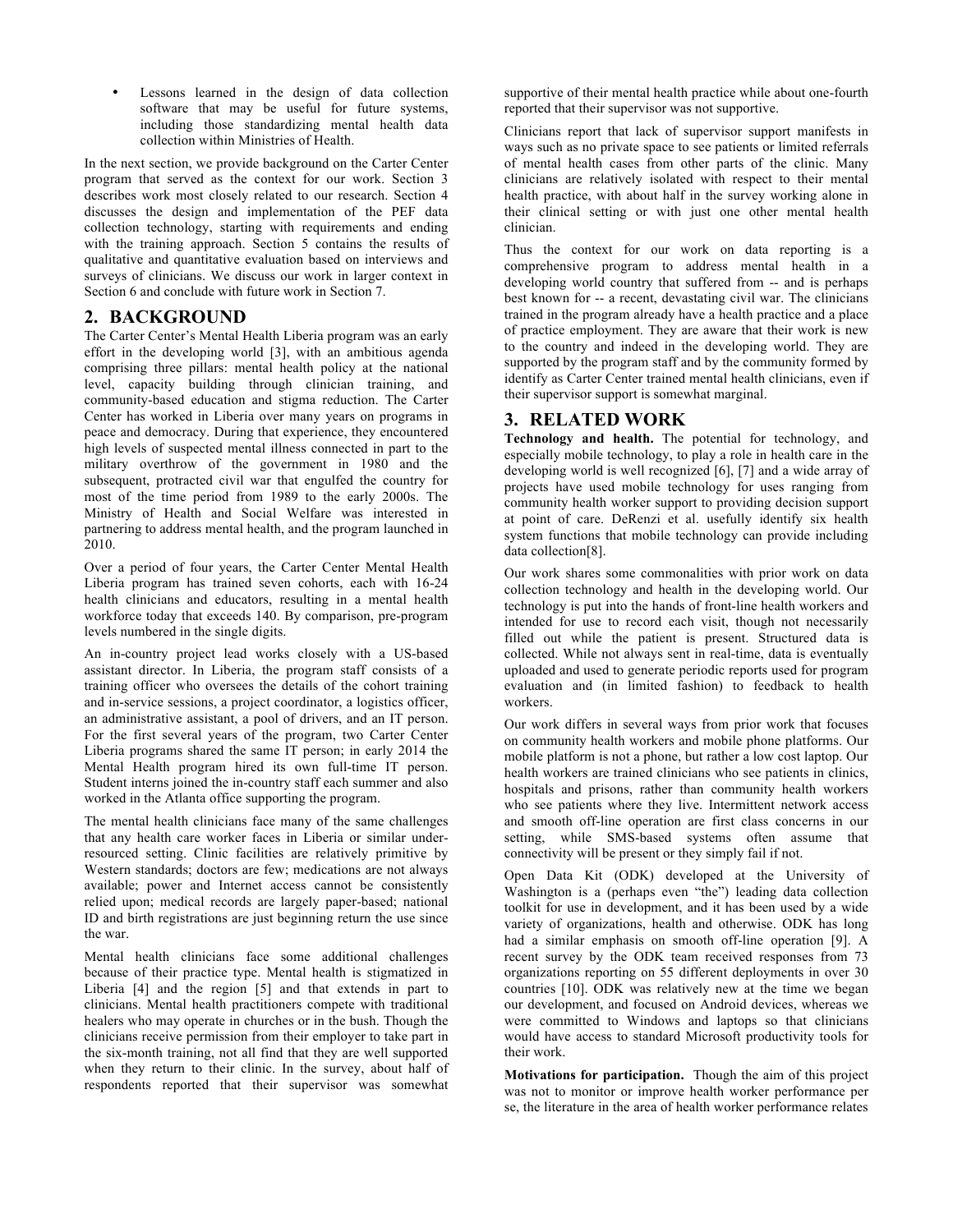to motivations to participate. The 2005 review by Rowe et al. asks broadly how to achieve and maintain high-quality performance of health workers in low-resource settings [11]. In their discussion of many determinants of health worker performance, they call out motivation:

*A special point must be made about health worker motivation as a determinant of performance. Although it is difficult to study reliably, motivation has been considered a critical influence on performance. [p. 1027]*

Psychology researchers have long been interested in the factors and mechanisms that play a role in motivation to complete tasks. Among the factors studied and found to have influence are selfefficacy and expectations of success [12], [13], self-regulation [14], [15] and form and implementation of intentions [16].

Especially relevant to our work is a 2008 study by Williams and DeSteno to investigate the role of pride in motivation to complete short-term tasks that carry some short-term cost [17]. Using two controlled studies with undergraduates, they find "support for the proposed motivational function of pride in which this emotion serves as an incentive to persevere on a task despite initial costs" [17]. Their studies differentiate the role of pride from self-efficacy and general positive affect. We return to this study in the Discussion section.

In the ICTD literature, efforts to improve health worker performance through automated reminders have been studied [18] with the conclusion that reminder systems that include escalation to the supervisor resulted in a significant increase in community health worker performance. While the reminders themselves are neither positive nor negative, the potential escalation to the supervisor acts as a negative consequence.

Anokwa et al. touch briefly on the presence of pride in ICTD project success as they bring together lessons learned by graduate students working across a variety of different ICTD project settings [19]. As they note from their experiences in deploying ICTD technologies, "the focus is on fostering a positive attitude toward process improvement, as well as creating a sense of pride and unity among users" [19], p. 110.

We conclude that motivations to participate are generally understudied in the ICTD literature despite the key role participation plays in the long-term success of ICTD projects. Participation is not understudied, indeed it is a common metric, the understudied element is motivation to participate. One reason for this may be the difficulty in studying motivation in the shorter-term interventions that characterize much ICTD work.

Project success and failure. The importance of attending to psychological dynamics, and especially those that contribute positively to project success, features in the study by Behrend et al. [20] of ICTD 2012 papers. As they note, "[t]his focus on breakdowns in performance related to specific tasks stands in contrast to research that has supported the importance of "positive" forms of performance, such as helping coworkers, devoting extra effort, and acting ethically." [20], p. 11. They also call for a focus on positive factors at the team and organizational level, not just the individual level. We return to these notions of positive performance and team-level dynamics in the Discussion section.

Dodson et al. conduct a comprehensive examination of ICTD project success and failures finding that most projects fail and further that the ICTD research and practitioner community does not pay sufficient attention to the "fruits of failure", that is,

critical evaluation and adaptation of future projects based on that evaluation [21]. In a sort of reversal of the Anna Karenina principle<sup>2</sup>, they were unable to identify common features of successful projects, however they identified commonalities among failures including top-down and technology centric approaches. Interestingly, our project likely would be characterized as (mostly) top-down and technology-centric, though it avoided the third failure factor of being goal-diffuse. Indeed, commitment to a focused goal was present from conception of the project.

Without evidence, we conjecture that more project successes might yield a more complete understanding of what enables project success. The high rate of failures provides more fodder for understanding failure than for understanding success. This suggests that the research community embrace results reporting on success and critical evaluation of the contributing factors.

# **4. PEF DESIGN, IMPLEMENTATION AND TRAINING**

We turn to the design and implementation of the PEF software and the training approach used with clinicians. We use the term "PEF" interchangeably to mean the data collection software and the unit of data entry and rely on context to disambiguate.

**PEF Information.** The information gathered in the PEF was designed in collaboration between mental health experts at the Carter Center, and two domain expert consultants to the Carter Center, one an MD/PhD in medical anthropology and the other a professor in disaster psychology. The PEF data entry is divided into six categories, with one entry screen per category, as illustrated in Figure 1. Fields that involve selection from a pulldown menu or from a fixed set are in *italics.* All other fields require typing. We make this distinction because it impacts data quality and ease of use as described later.

| Basic information       | Date of service; Location of service;    |  |  |
|-------------------------|------------------------------------------|--|--|
|                         | Clinician ID; Clinician training level;  |  |  |
|                         | Reason for visit; Referral source        |  |  |
| Patient<br>demographics | Age; County of residence;                |  |  |
|                         | Distance traveled to clinic;             |  |  |
|                         | Number of days in life role;             |  |  |
|                         | Marital status; Education                |  |  |
| Functioning             | PHQ-9 score; GAF score; CAGE score;      |  |  |
|                         | WHO-DAS score; Euroqol score             |  |  |
| Diagnosis               | Diagnosis (primary);                     |  |  |
|                         | Number of seizures/month (for epilepsy); |  |  |
|                         | Relevant other medical conditions;       |  |  |
|                         | Secondary diagnosis                      |  |  |
| Treatment               | <i>Medication prescribed;</i>            |  |  |
|                         | Counseling prescribed;                   |  |  |

 $2$  The Anna Karenina principle refers to the need for all aspects of a complex endeavor to succeed for it to be successful. It derives from the quote in Tolstoy's Anna Karenina, "Happy families are all alike; every unhappy family is unhappy in its own way."

 $\overline{a}$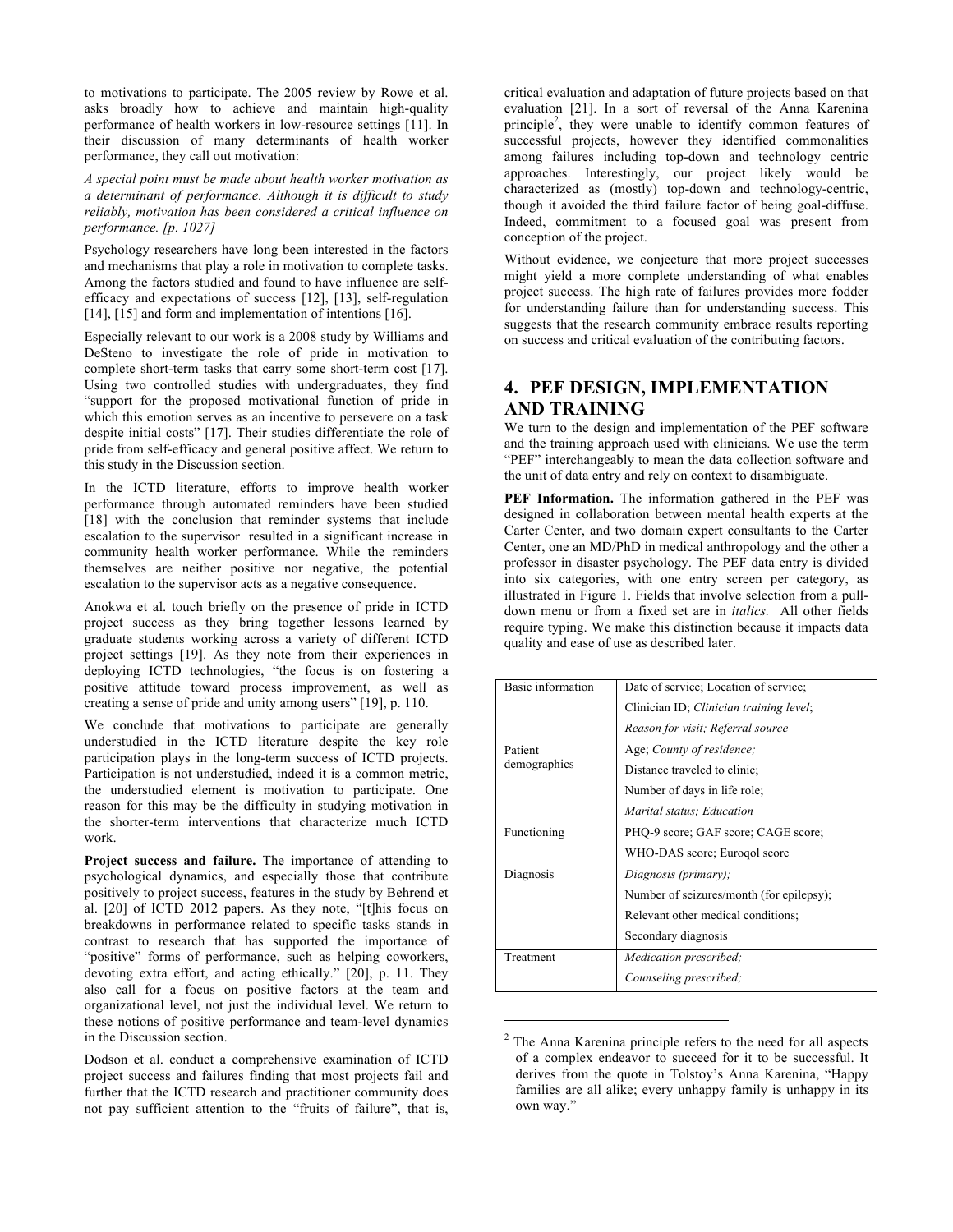|           | Medications not available            |  |
|-----------|--------------------------------------|--|
| Discharge | Need for followup care, medications; |  |
|           | Need for followup care, counseling;  |  |
|           | Discharge location;                  |  |
|           | Permission to report data            |  |

**Figure 1: Patient Encounter Form Information**.

**PEF Implementation Requirements.** Implementation requirements derive from two primary sources. The first concerns clinicians and in particular their workflow and their experience and comfort level with technology. Workflow is variable; some clinicians such as those at larger hospitals see many mental health patients a week, while others see just a few. The opportunities to gain experience with technology in Liberia are quite limited, and most clinicians have little to no experience prior to participating in the program.

The second concerns technical infrastructure in the country where electrical power is generally present in clinics and hospitals with varying reliability, but frequently not present where people live. Internet connectivity is highly variable. Over the course of the project, Internet access by individuals increased according to ITU estimates from 2.3% of the population in 2010 to 4.6% in 2013. Internet quality in the capital of Monrovia improved. However the Internet remains flakey, with regular periods of time when access is slow or entirely unresponsive.

These observations lead us to the following design decisions:

- Design for novice users: Reduce the amount of typing, provide paper supports (for workflow), use tabbed structure, don't put too much information per screen
- **Design for off-line operation:** Assume data entry is done off-line with uploads as much as several months later
- **Design for low bandwidth uploads.** Use concise representations to send data to the server. Support partial uploads (some stored PEFs but not all). Provide upload confirmation.

To understand whether the Carter Center program is making a difference in patient outcomes requires the ability to connect different PEFs in the database to the same individual. To achieve this while maintaining patient confidentiality, we used a mathematical hash function on select demographic data, namely patient First Name, Last Name, Date of Birth (DOB) and Gender to generate a unique patient ID. We chose this demographic information as a minimum set that we thought would avoid most collisions (i.e., two different patients with the same demographic information), based on discussions with local experts. We do not know how many collisions occurred, though an informal query to 50+ clinicians at an in-service produced just one clinician with one example of two people with the same name, DOB and gender in her practice.

One challenge with using DOB is that not all Liberians know this information. Following standard practice, clinicians were directed to use January 1 and ask for a best guess as to the year, relating it to events in the country that are well known (e.g., "before or after Tubman became president?"). Obviously this method of estimation is imperfect and could even produce two different answers from the same patient on two different visits. We don't have a method for determining how often this type of error occurred.

Clinicians need a basic level of understanding about how the patient ID is generated so that (1) they believe patient confidentiality is preserved and (2) they can provide some explanation to patients if asked about confidentiality preservation. Since patients are asked for clearly identifying information (name, DOB, gender), and clinicians must enter this information in the form to generate the Patient ID, belief in what happens after that, inside the machine, is critical. We settled on an analogy to cooking a common Liberian dish (soup). In the analogy, the name, DOB and gender are ingredients in the soup. Once the soup is made, you cannot tell exactly how much of each ingredient went in, but if you make it again with the exact same ingredients, it will taste the same. Clinicians reported that this made sense to them. An early effort to use an analogy to making rice was scrapped when we learned that rice dishes in Liberia have only one ingredient (rice).

**PEF Implementation Effort.** The PEF implementation was largely built by teams of undergraduate and MS-level students enrolled in a capstone, project-based course in computer science. Two implementations were completed and deployed: the first was built in Fall 2010 and deployed for use starting in January 2011. This first implementation was web-based and required the installation of an apache web server on each clinician laptop and a cumbersome method for generating the Patient ID in a separate application with cut-and-paste into the PEF. The second implementation was built in Fall 2011 and deployed for use starting in June 2012. The second implementation was application-based and written in Java. It did not require apache web server installation, and it had a more robust, built-in facility to generate the Patient ID. All of the data reported in this paper comes from use of the second version, starting in June 2012. Figure 2 illustrates a screen shot from the second implementation.



**Figure 2. PEF Screenshot.**

An MS student in Computer Science worked on the second implementation during the spring term of 2012. At that point he graduated and took a job at Google. Somewhat remarkably, he has continued to support the implementation, fitting the work into evenings and weekends as his day job allows.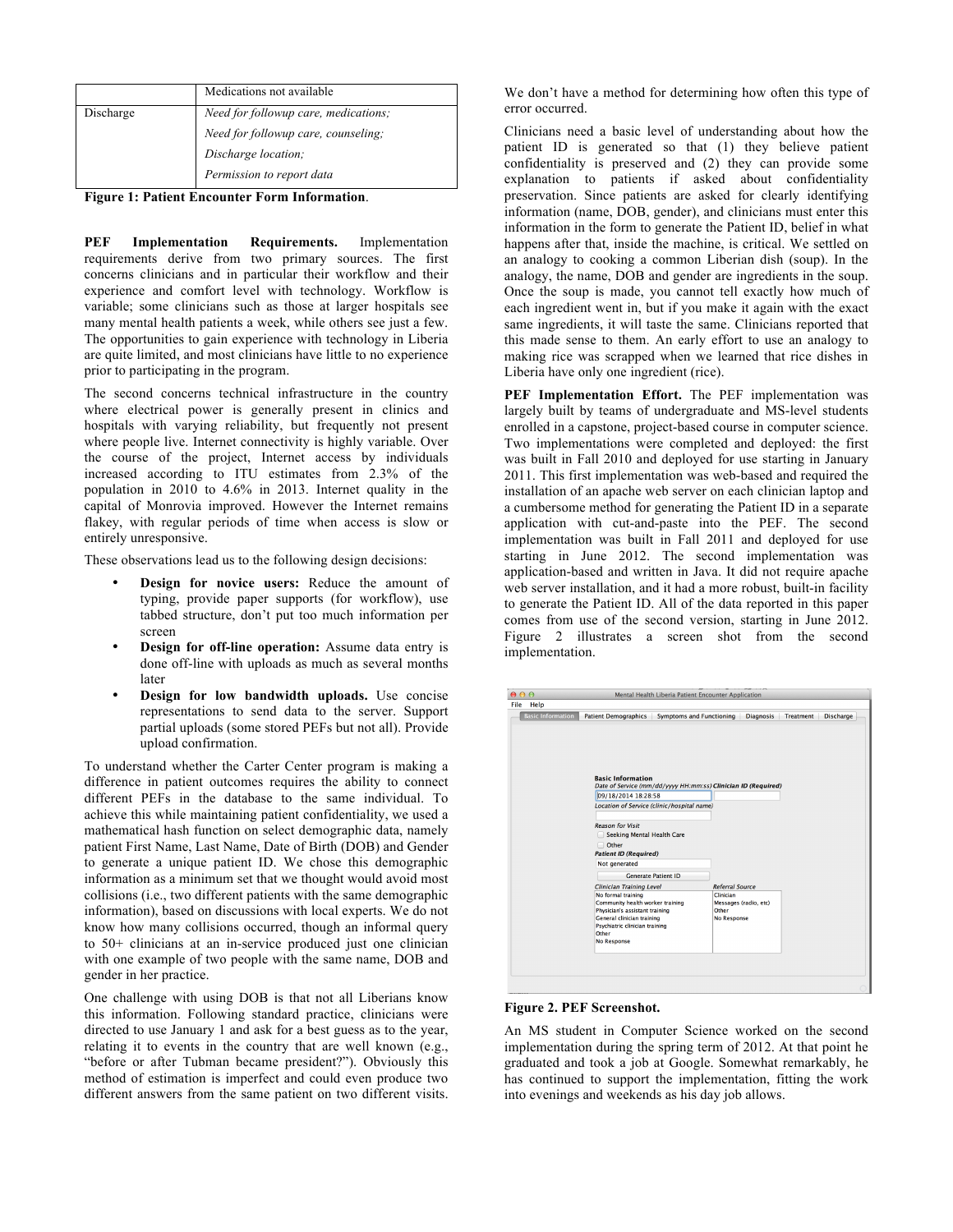A third implementation was developed in Fall 2013 but never deployed. The student team that implemented it did not complete the handover of code to the Carter Center and did not respond to email inquires after the term ended.

Both deployed implementations supported off-line data entry with a web server in the cloud to be used to upload PEFs when Internet access was available.

**PEF Training.** Training on use of the PEF took place initially in a half-day session during the six-month training of each cohort. During this session, use of the PEF was demonstrated, and then the clinicians practiced using it under supervision. We chose locations for the PEF training that had wifi and Internet access; sometimes it worked and sometimes it didn't, a faithful reproduction of what clinicians encountered in the field. A onepage sheet of instructions was provided that covered the basics and emphasized areas of common problems based on past experiences. For example, for consistent generation of the Patient ID, names had to be entered in standard format, e.g., Peter Flomo. Likely due to inexperience with typing and with forms, small errors were common, e.g., peter Flomo, Peter J. Flomo. Because small errors produce completely different patient IDs, it is crucial to avoid them.

Follow up training was provided via one-day (Saturday) inservice training every six months. In-service trainings were a standard part of clinician practice; they were held on a variety of topics throughout the year. Clinicians were reimbursed for their travel costs and provided with breakfast and lunch during trainings. As in the initial training, follow up training was held in locations with wifi access.

Our survey indicates that nearly all clinicians attended the PEF training day during their six-month mental health training. At the in-service in July 2014 about half of all respondents had attended one PEF in-service training previously and about half had not attended any previously. Many who had not attended previously came from the most recent cohort, and thus this inservice was their first opportunity to participate.

**PEFs in Practice.** Submitting a PEF was not an easy task. It required the successful completion of many steps, each subject to possible disruption. The clinician needed to see a mental health patient, take notes during the patient visit, have a laptop without viruses or other operational issues, have a sufficiently charged laptop battery or connection to a power source, correctly use the PEF software to enter the patient information, store the PEF locally, get access to the Internet with an edge that had credit and was in a location with wifi coverage, and upload the PEF. A key goal of our evaluation efforts was to understand what motivated clinicians to persist in completing this challenging process.

### **5. EVALUATION**

We surveyed 53 mental health clinicians, all of whom attended an in-service training in July 2014. One attendee declined to participate in the survey. The survey had five sections: prior education and computer experience, clinical practice setting, training and learning to use the PEF, reasons for participating (or not) in the PEF data collection program, and workflow. The survey was not anonymous; clinicians were asked for their name and cohort number. We did this primarily to allow for the possibility of selecting interview candidates based on survey responses, however we ended up choosing interview candidates by other means and could have made the surveys anonymous.

Five sections of the survey were common to all clinicians. In the section on PEF use, clinicians were asked to self-identify as "light", "medium" or "heavy" PEF users, with guidance that light means "you have submitted none or few PEFs (0-10%)", medium means "you have submitted PEFs on some patients (10- 50%)", and heavy means "you have submitted PEFs on many patients (50-100%)". The survey branched so that light and medium users responded to questions about barriers to use while medium and heavy users responded to questions about motivations to participate. Most clinicians identified as light users (48%) or medium users (38%), with 14% self-identifying as heavy users. This is not entirely surprising since those who are heavy users have less reason to attend the in-service about how to use the PEF. (They are still encouraged to come, and the in-service provides additional value such as a chance to connect and reconnect with other clinicians.)

In addition to surveys we conducted 12 interviews, most lasting about 30 minutes, also in the mid July time period. The interview participants were chosen to get coverage across all of the cohorts except the most recent, to get a gender balance, and to achieve some geographic coverage across counties of the country. Clinician availability at the in-service or in the local area was also a consideration. The interview participant demographics are provided in Figure 3. In the quotes that follow, clinicians are identified as C1-C12 corresponding to participant 1 through 12.

| Participant                               | <u>Age</u> | <b>Sex</b> | County             | Cohort         |  |  |  |
|-------------------------------------------|------------|------------|--------------------|----------------|--|--|--|
| $\mathbf{1}$                              |            | М          | Nimba              | 6              |  |  |  |
| 2                                         | 37         | F          | Montserrado        | 5              |  |  |  |
| 3                                         | 32         | F          | Lofah              | 3              |  |  |  |
| 4                                         | 32         | F          | Grand Gedeh        | $\overline{c}$ |  |  |  |
| 5                                         | 41         | F          | Montserrado        | $\overline{c}$ |  |  |  |
| 6                                         | 40         | М          | Gbarpolu           | 5              |  |  |  |
| 7                                         | 42         | M          | Gbarpolu           | 4              |  |  |  |
| 8                                         | 30         | М          | Maryland           | 4              |  |  |  |
| 9                                         | 26         | М          | Bomi               | 5              |  |  |  |
| 10                                        | 36         | F          | <b>Grand Gedeh</b> | $\mathbf{1}$   |  |  |  |
| 11                                        | 36         | F          | Sinoe              | 4              |  |  |  |
| 12                                        | 28         | M          | Sinoe              | 6              |  |  |  |
| Figure 2. Interview Devticing the Details |            |            |                    |                |  |  |  |

#### **Figure 3. Interview Participant Details**

Except for the first, the clinician interviews were conducted by a research assistant who had not been involved in the PEF implementation or training. The names of the clinicians interviewed were not included in the transcripts, though the demographic information above could have been used to connect the interview to the person. These steps reduce, but are not guaranteed to remove, expectancy bias.

We also interviewed the prior IT support person who worked half-time for the Mental Health program and the current IT support person who works full-time for Mental Health. These interviews also lasted about 30 minutes and were conducted by the faculty member who led the PEF development and training, thus they had greater potential for expectancy bias. We chose this interviewer because the IT interviews touched on technology issues that were not familiar to other available interviewers.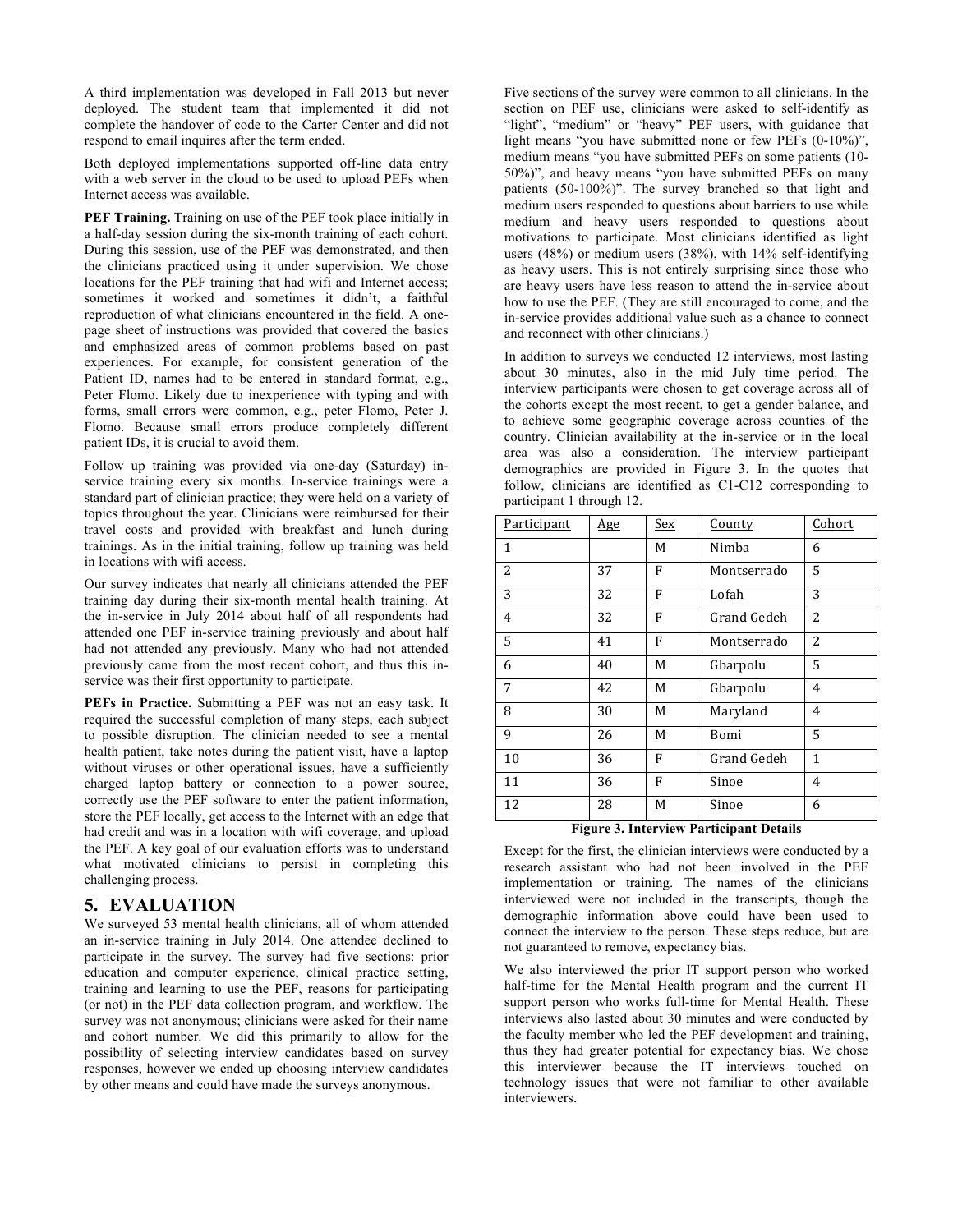Because the interviews probed similar content to the surveys, we interleave quantitative results from the surveys with qualitative results from the interviews.

**Motivation to participate.** We were interested in what motivated clinicians to participate in the PEF data collection. The importance of doing so was extolled regularly by the incountry program director, and the clinicians were well aware that one primary reason for providing them with laptops was for PEF completion. They were also taught and encouraged to use the laptops for research and for preparing educational materials.

During in-service trainings in the summer, the clinicians were shown presentations of aggregate data that had been used in the spring program reviews back in Atlanta, illustrating that their work was showcased to others. On the "stick" side of the carrotstick equation, clinicians were regularly threatened that their edge devices for accessing the Internet would be taken away or not re-filled with credit if they did not submit PEFs. That threat was not acted upon until late in the program when a new, fulltime IT person was hired with time to devote to accounting for monthly submissions.

While the original intent was to close the loop and provide the clinicians with dashboards illustrating their practice, that only came to fruition in very limited fashion. In July 2014 clinicians were provided with a half sheet of data, a pie chart of diagnosis, counts of male/female patients, most common age ranges, most common county of residence, number of repeat patients. (See Figure 2.)



When asked about motivation to participate, many who were medium to heavy users rated the reason "Important for the Carter Center  $MH<sup>3</sup>$  Program" as Very Important (87%) and the reason "Important for MH in Liberia to have data collection" as also Very Important (94%). Most medium and heavy users also reported that being "Proud of my practice and want to share information about it" was a Very Important reason for completing the PEF (77%).

Sharing information with those in a position of responsibility for the program was a theme in the comments on motivation to participate:

*"[O]ne of the motivating things is that, it helps we the clinicians…to let Carter Center know that we are working – we are on the field, implementing what they have taught us." [C1]*

 $\overline{a}$ 

*"Well, it's very very very important to fill out the PEF to report to the program manager, whosoever is supporting the program*  to know the level of work we are providing in Liberia, that *makes him or her know how the program happens and they will continue to do even more." "[I]t is very very important for us to get online to share reports with our bosses so they can support us in the program." [C3]*

#### And

#### *"It is important because you people will get to know the patients we are seeing, the improvement, the number of cases and the breakdown, too….so people will support the program." [C4]*

Positive reasons to participate, such as those above, were rated as more important than negative consequences. "Afraid the edge might be taken away" was rated "Not Important" by 83% of regular users. Respondents were relatively split in their responses to the prompt "Don't want to disappoint program director"; 48% of respondents stated that this was a "Very Important" reason to complete the PEF, while 37% stated that this was "Not Important." Similarly, survey respondents were evenly split in their response to the prompt "Don't want to disappoint technology person" with 44% stating that this was "Not Important" and 41% stating that it was "Very Important."

In interviews, most interview participants reported that their primary motivation for filling out the PEF was to gather and report information about mental health and about their work as mental health clinicians in Liberia. Many participants were motivated to complete the PEF because they felt that the information gathered from the PEF could help raise awareness about mental health. Many participants also felt that the PEF was an important tool to report the results of the mental health program to stakeholders, including the program director, The Carter Center, and the Ministry of Health and Social Welfare. Some participants reported that they felt the information collected from the PEF could help gather support for the mental health program. Some participants also felt motivated that the data collected from the PEF could be used provide clinicians with feedback about their practice. Some interview participants reported that they were motivated to complete the PEF because they felt that it was part of their duty, personal commitment, or responsibility. For example:

*"Well, the first thing is: I've made a commitment. I have made a commitment to do this mental health work." (C6)* And from the same clinician, *"if I took my ordinary work…and I did treat the client and did not record anything at all regarding the malaria treatment…though the client went home well, I have not done anything because I did not record it." (C6)*

A few participants reported that completing the PEF helped improve their clinical practice by guiding them to make more specific diagnoses or by supporting them in following patients over time.

Most interviewees reported that the threat to not recharge the edge if they failed to upload a sufficient number of PEFs did not serve as a significant motivator; several clinicians reported that they could obtain internet access otherwise with relative ease even without the edge, and some reported that the network for the edge was poor at their clinical site anyway. A few participants expressed that they supported the "threat" because they felt that access to the edge served as a reward for contributing to the program.

**Paper supports.** Early in the program we asked clinicians who were regularly completing the PEF to talk to us and other

<sup>3</sup> MH is an abbreviation for Mental Health well understood to the clinicians.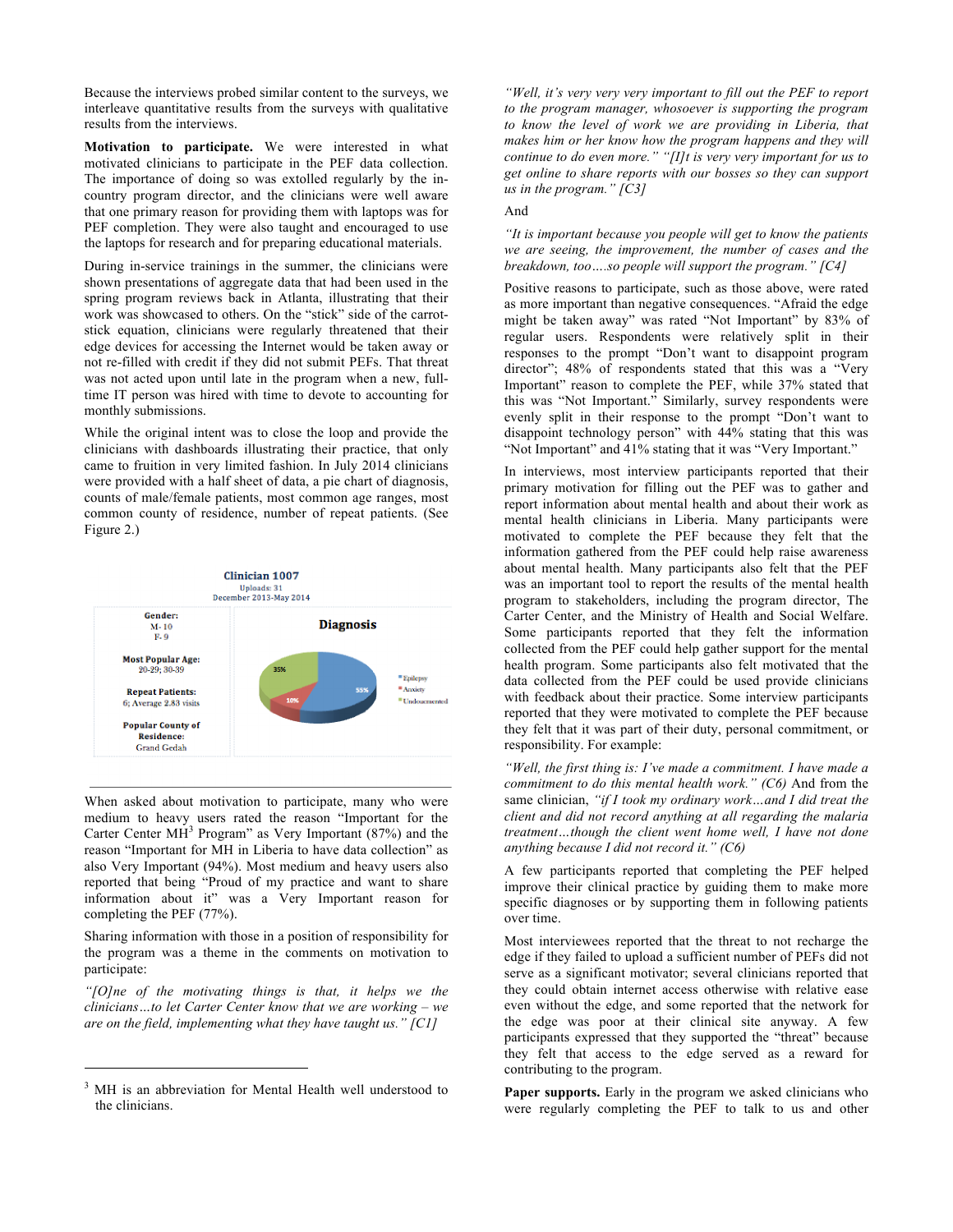clinicians about their workflow practices. We heard that they typically took notes in a notebook during the patient encounter and then completed the PEF later, at the end of the day or week. To assist with this workflow practice, we developed two related paper supports. We created a half-sheet version of the most important PEF information and laminated it into a reference card that clinicians could keep to guide the information they recorded into a notebook. Some clinicians were able to make paper copies of the reference sheet, but most did not have reliable access to copying. We later produced booklets that had tear-off copies of this half sheet version so that clinicians could record information directly onto the sheet.

Most interview participants reported that they used the paper version of the PEF, with many of these reporting that they recorded additional notes or information that is not included in the paper copy elsewhere for entry in the PEF software. Many of these participants reported filling out the PEF for every patient with mental health issues that they encountered. A few interview participants reported that they preferred to enter the patient's information directly into the PEF software. A few participants reported that they did not have any paper copies of the PEF form, one because they had never received them, the other because they reported that the hardcopies were in short supply. Some participants reported that they had never received a copy of the laminated hardcopy of the PEF. A few additional participants reported that they did not use the laminated form even though they had it. Only one participant reported using the laminated form in order to make photocopies.

Many respondents reported that the one page sheet of instructions was helpful when initially learning the PEF, although no respondents reported continuing to use this sheet of instructions.

**Informal learning.** We were interested in who clinicians turned to for assistance when they had difficulty with the laptops or with the PEF. Most survey respondents reported that they had sought help from Carter Center staff for help with their laptop (89%), with the majority of those reporting that the experience was either "Very Satisfactory" (66%) or "Somewhat Satisfactory" (28%). Most survey respondents had also asked another clinician for help with their laptop (61%) and had also received a "Very Satisfactory" (30%) or "Somewhat Satisfactory" (55%) experience. Similarly, most respondents reported having asked staff for assistance with the PEF (75%), with most reporting a "Very Satisfactory" (63%) or "Somewhat Satisfactory" (29%) experience. Most had also asked another clinician for assistance with the PEF (75%), with most of those reporting a "Somewhat Satisfactory" experience (66%) but a higher percentage reported that their experience was "Not Satisfactory" (18%).

In interviews, many interviewees mentioned that the initial PEF training was helpful, most reported that it was only somewhat helpful. A few participants specifically mentioned that the first orientation to the PEF was too brief. The majority of interviewees reported that the first PEF in-service training that they attended was especially helpful. Many of participants mentioned that they found talking to other clinicians about the PEF helpful for learning and trouble-shooting purposes. Nearly all interview participants reported that the IT service-specialist (either the first or second) was particularly helpful for both learning and trouble-shooting.

The IT personnel also reported that they spent considerable time on informal learning, much of it around viruses. From the first IT support person:

*That was a common problem with their computer operating software and viruses on the clinicians. A lot of the clinicians were kind of limited [in their experience with the computer]. Any advertisement, flashing, that they saw, free shareware and free software [was attractive to them], all brought a lot of spyware and viruses, so I spent a lot of time trying to get it straight, clean the computers, get it working.*

And on how he attempted to educate the clinicians about viruses:

*I told them, on the Internet you have to be careful. It is one of the most common places to attract viruses, especially free software, some of them love music, they always try to get that, I told them you have to be careful…sometimes you see flashes online it tells you maybe you won \$50,000 and you know knowing to yourself you did not play any lottery and then you click and you download a virus. If you see it just pass by it. Do not click.*

**Barriers to participation.** We explored barriers to participation with those who self identified as light or medium users, as well as with all interviewees. Overwhelmingly the barriers concerned use of technology, especially the Internet, rather than technology-neutral barriers such as a belief that filling out the PEF was not important. In interviews, the most commonly reported challenge in working with the PEF was problems with Internet connectivity, particularly if the edge network was down or there was no network available in their area. Many respondents mentioned that they had difficulty uploading the PEF, an issue that could come from problems using the PEF software, but perhaps more likely comes from Internet access. Some clinicians reported that they had difficulty when their edge was not recharged; some respondents reported that they had problems with damage to their laptops, which may have included viruses, not just physical damage.

Interview responds also reported some problems using the PEF software. Some participants reported that they had difficulty with "null files", a bug in the software that caused PEFs to save locally in incorrect format, blocking further uploads. The incountry IT director discovered this problem and developed a fix, which was shared with mental health clinicians at in-service sessions and in one-on-one tech support interactions. Some respondents mentioned that they had difficulty saving their PEF forms.

One workflow issue emerged in interviews. Some clinicians reported that they had difficulty completing the PEF when their patient load was very heavy. All interview participants who were asked how much time it took them to fill out the PEF reported 5 minutes of less. In the survey, 25% of light and medium users reported that the time to fill out the PEF was "Somewhat Important" as a contributing factor when they did not fill it out, while 63% reported the time was "Not Important" as a contributing factor. It appears the heavy patient load is a barrier because it leaves less time in the workday for extra work such as completing the PEF, not because the PEF itself is overly time consuming.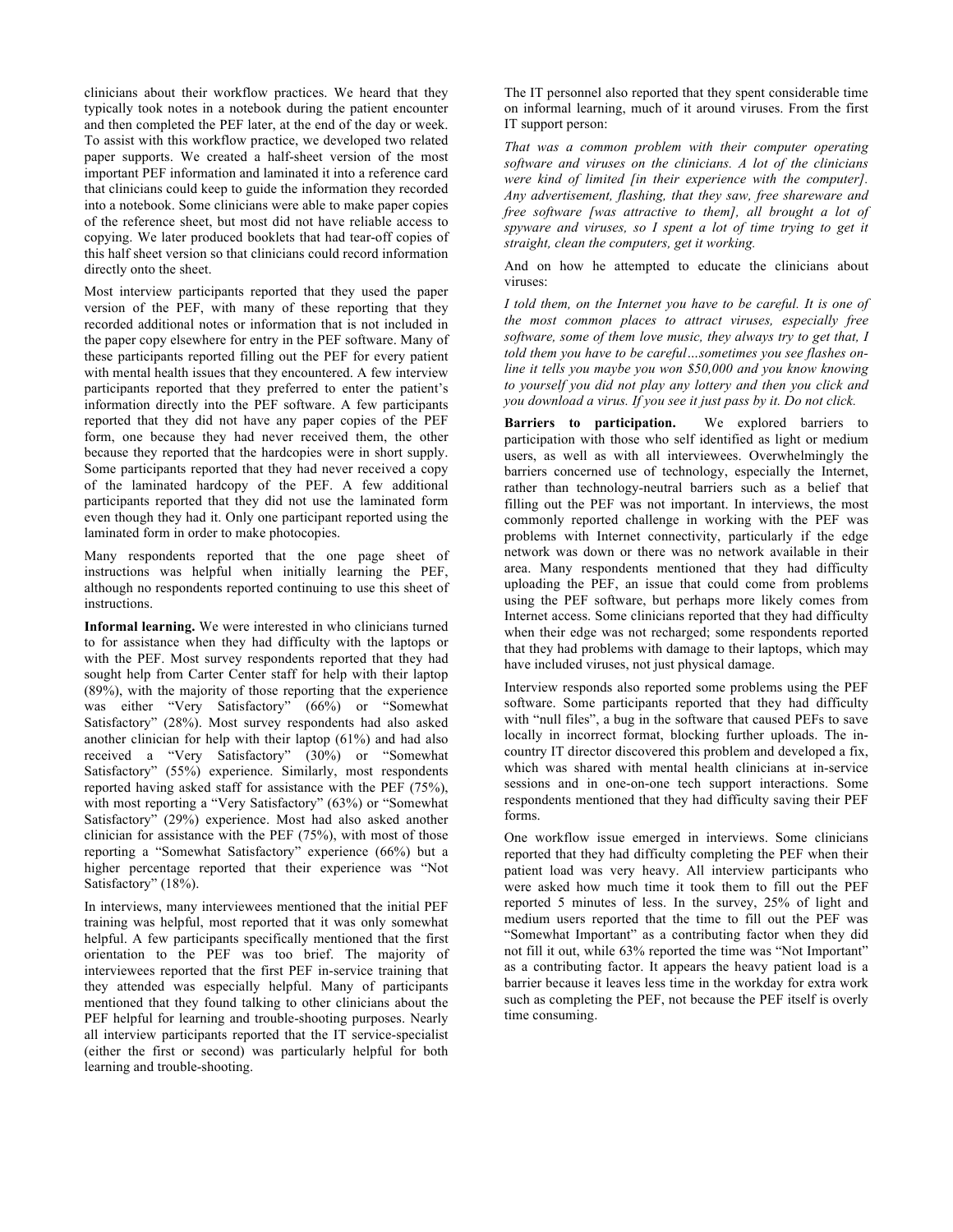# **6. DISCUSSION**

#### **Individual, Collective and National Pride.**

Our interviews suggest that pride is felt by clinicians as individuals, as a collective (mental health clinicians trained by the Carter Center) and as citizens of Liberia. Being proud of one's own practice is a significant factor in reporting, as indicated by our survey, but in our interviews, collective and national pride both are mentioned as key reasons to fill out the PEF.

*"[A]ctually when I received the call that I have not been sending forms, it also motivated me because it made me know that people are actually following me after training, not just training and let me go, so they had interests in what we do." C5*

*"So that is the motivation so that our country will have the record of how many mentally ill clients we have in our country so we can use this information to look at the world around us. To know even though others are having mentally ill people, what about Liberia?" C6* 

Williams and DeSteno's work on pride and perseverance cites several definitions of pride that all have in common that pride is a positive emotion connected to accomplishment that involves "public evaluations of the self" [17] p. 1007. That is, pride is most strongly felt when the accomplishment is visible and valued in public. Despite the fact we did not close the feedback loop by giving clinicians regular dashboards of their practice, the evidence indicates that they were acutely aware that their reporting was visible to others and potentially used to make important decisions. It was less important that their accomplishments were documented back to themselves, and more important that they were visible to others.

In other work in Liberia, teaching computer programming at the iLab technology hub, we have heard similar notions of individual and national pride. The desire to create something and have others outside Liberia use it is mentioned by class participants as a reason to be interested in learning to program.

This suggests that ICTD projects that rely on participation might productively work to increase the sense of pride by participants. Because pride involves public visibility, ICTD projects should pay additional attention to the ways that participants understand who is seeing their information and how their information is being used. More generally, individual and collective motivation appears to be a fruitful direction for more ICTD research.

**ICT Project Success.** On the criteria of longitudinal data collection, this project has been a success. The project has operated over more than four years; more than 140 clinicians have received training in the use of the software; PEF uploads currently number more than 4000, with around 3000 valid uploads (not duplicates or from training days or with obvious errors). The project included significant changes in the software, in the software development "staff" (students, discussed below) and a change in the local IT support personnel.

The literature identifies a key role in ICT4D project success for project champions [22] defined as "any individual who makes a decisive contribution to the ICT4D project by actively and enthusiastically promoting its progress through critical stages in order to mobilize resources and/or active support and cooperation from project stakeholders." The so-called 3Rs of results, relationships and resources are three constructs associated in the literature, and by Renken and Heeks, with champions [22].

In our context we identify a constellation of project champions, each instrumental yet none serving as "the" singular champion. The in-country lead for the Mental Health Liberia project was a champion of relationships and results. For this project, her relationship with the clinicians and enthusiasm to press upon them the importance of the PEF were critical. The C4G professor was skilled at focusing on results and assembling resources in the form of student groups and even postgraduation student effort. Other individuals played important roles, including the Director of Mental Health for the Carter Center who advocated for and supported the inclusion of laptops in the program budget, the IT support personnel who were on the front lines in keeping the laptops operational and in providing informal PEF training, and the graduated student who remained connected to the project far beyond expectations.

The literature on project success and failures identifies three common features in failed projects, namely top-down, technology centric and goal diffuse [21]. Our project was largely top-down, though we made changes based on clinician input, including simplifying the patient ID generation process, adding a section for clinicians to mention drugs that were prescribed but not available, and providing paper supports. Our project was data collection centric; whether that counts as technology centric or not may be debatable. The data collection was largely an addition to regular clinician practice, rather than an integral part of practice so in that sense it was technology centric. Our project was definitely not goal diffuse. The clinicians heard the same message consistently over many years and from multiple sources: it was important to fill out the PEF to provide a picture of mental health in Liberia to guide the program and to show to program supporters. These observations suggest that success for long-term efforts may depend more on consistency of purpose and adaptability of methods rather than initial disposition.

**Project Development Sustainability.** The software for this project has been sustained over more than four years. Student teams comprised of undergraduates and MS students worked on versions of the PEF software in Fall 2010, Fall 2011 and Fall 2013. An MS student on the Fall 2011 team did an independent study to further develop the software in Spring 2012, and he has continued to support the software since then. The same professor taught the project-based Computing for Good class each of these fall terms and supervised all teams, providing project continuity. Student teams were relatively effective as a mechanism for software development under the supervision of a single professor responsible for the relationship with the Carter Center and for training. The student teams were not viable for software maintenance, and instead the graduated student was the only source of maintenance, a risky arrangement but one that worked for this project.

To the open-ended question of why he continues to support the PEF, the graduated student replied:

*There are several reasons I stayed involved with the program. In the order of importance:*

*The first is that it feels good to be able to use my talents to help other people.*

*The second is that I like that it enables me to stay in touch with Our University, which I credit for giving me the opportunity to learn and advance on the path that I follow today.*

*The third is that it's nice to know something I helped create is continuing to serve a useful purpose, and I like maintaining it and improving it so that it can continue to serve its purpose.*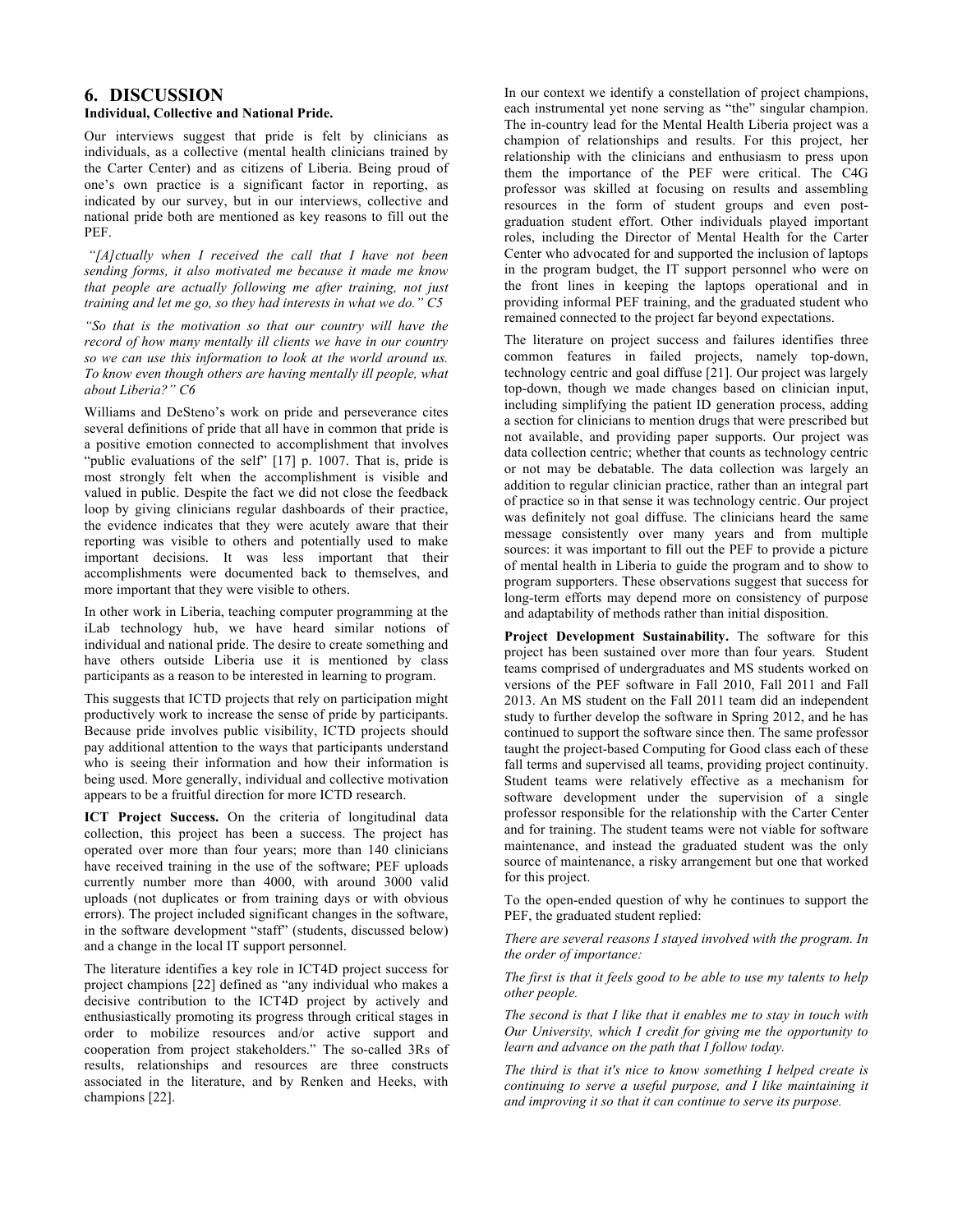Using a changing team of students was not without issues. Students in the Fall 2011 team deployed the server with a thirdparty hosting service, using a the name and credit card of a one of the generous students as the method for recurring payment. The responsibility for payment was not transferred to the Carter Center, as we realized only when the credit card expired in June 2013, and the hosting service was unable to reach the student by the email address left as the contact. After a month without response, the hosting service took down the server and deleted the data. We had a local copy of the data up until April 2013, which we restored. Ironically, after the server was taken down, the PEFs could not be uploaded and thus were stored on clinician laptops, just as if the Internet was not working. There was some data loss in the May-July time period, after our last download to local storage and while the server was still up and accepting PEF uploads.

This problem is, of course, easy to avoid, however it is symptomatic of a bigger issue, namely a mismatch between faculty-led and student-constructed software development and long-term software maintenance practices. We have used the expired credit card story in every subsequent offering of Computing for Good to highlight the importance of a *complete* handoff of a project to the partner organization. More generally, we have increasingly emphasized project sustainability from the outset of the course, requiring sustainability considerations at each phase, from design to implementation to deliverables.

#### **Lessons Learned about Design of Data Collection Software.**

The lessons learned about data collection are not surprising in retrospect, and perhaps should have been anticipated. Because they were not, we offer these as guidance to future research and implementation projects. They largely stem from assumptions about what would be "easy" or "obvious" for clinicians in the field based on Western imagination. These were made despite inclusion in the project of those with expertise working in international health.

The first lesson concerns the amount of data collected. In short, more is not better. During design of the PEF it was not entirely clear what data would be most useful later, and thus there was a natural tendency towards including more. This increased the time to fill out the PEF, but in addition, led to an unnecessary cognitive load. Certain fields, such as the distance traveled to the clinic, were difficult to explain to clinicians while also receiving little or no attention in post analysis. (Distance is difficult to estimate when most travel is by walking or riding in shared taxis.) We eventually mapped distance to walking time as we explained how to fill out the field, e.g., "1 hour walk is 5 km", but better would have been to leave this out or to ask for distance in walk time rather than kilometers.

We offset the too-long form somewhat by creating the short paper form that asked the clinicians to record only what we later decided was most important to record in the PEF. But far better if the PEF had asked for exactly this information rather than asking the clinicians to partially fill out what was there.

A second lesson learned was that standards for information representation essentially embed assumptions. It takes experience and exposure to develop the notion, for example, that names should always be expressed as First Last. This is confounded by the challenges of learning to type in a setting where there are very few opportunities and resources to do so. Thus mistakes can arise from the challenge of typing and also from a not-yet-ingrained representation standard. The obvious implication for technology is to include format checks in the

data entry software, with useful feedback to allow correction. The latter of these may require local context.

A third lesson learned was that the effort to maintain a working set of 140 laptops distributed throughout a developing world country is a near full-time job. Some of the effort was connected to the PEF software, but a substantial additional issue was the presence of viruses. Our contacts at the iLab technology hub report surmise that nearly every thumb drive in the country is infected. New users are more vulnerable to enticements arriving via email or on the web that contain viruses. Keeping virus software up to date is nearly impossible with intermittent connectivity. This suggests a need for a different model for virus protection software suitable for low resource environments, combined with additional user education efforts.

## **7. FUTURE WORK AND CONCLUSION**

Our survey data may allow higher-order statistical analysis to investigate correlations between clinician participation and other factors such as practice location, prior technology training, current technology use, and clinician support or isolation. This would be helpful for understanding how to reinforce clinician participation for those who are not regular participants as well as to develop a more complete picture of the role of pride as a motivator in comparison to other factors correlated with participation.

Our lessons learned about data collection and mental health data collection in particular have been shared with the Ministry of Health and Social Welfare. They have the potential to inform the design of future data collection systems, such as the integration of mental health patient data into DHIS2.0, a health information system in wide use in the developing world [23].

At the end of July 2014, the Carter Center removed all American personnel from Liberia due to the Ebola outbreak. A minimal staff of Liberians continues to work at the Mental Health Liberia program office, but training has been suspended. Remarkably, clinicians continue to upload PEFs, with more than 200 uploads in the six week period from mid July to early September. The data contained therein and subsequently may eventually allow an analysis of the effect of the outbreak on mental health in the region, pre-outbreak, as the outbreak evolves, and hopefully post-outbreak.

# **8. ACKNOWLEDGEMENTS**

Omitted to maintain anonymity.

## **9. REFERENCES**

- [1] "The Carter Center Waging Peace. Fighting Disease.," *The Carter Center*. [Online]. Available: http://www.cartercenter.org/index.html. [Accessed: 12- Oct-2014].
- [2] "WHO | The world health report 2001 Mental Health: New Understanding, New Hope," *WHO*. [Online]. Available: http://www.who.int/whr/2001/en/. [Accessed: 12-Oct-2014].
- [3] A. Bhana, I. Petersen, K. L. Baillie, A. J. Flisher, and The Mhapp Research Programme Consortium, "Implementing the World Health Report 2001 recommendations for integrating mental health into primary health care: a situation analysis of three African countries: Ghana, South Africa and Uganda," *Int. Rev. Psychiatry Abingdon Engl.*, vol. 22, no. 6, pp. 599–610, 2010.